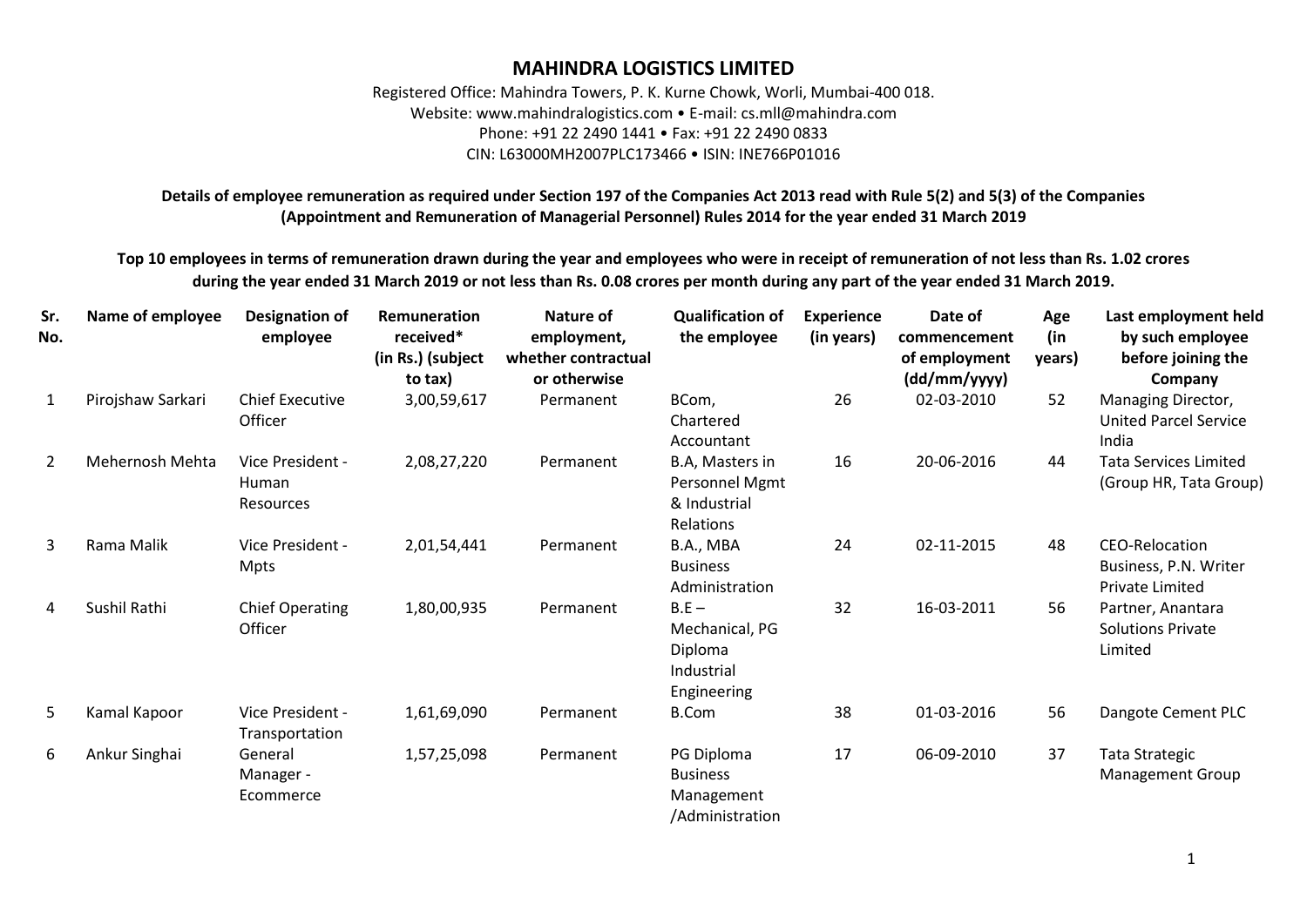## **MAHINDRA LOGISTICS LIMITED**

Registered Office: Mahindra Towers, P. K. Kurne Chowk, Worli, Mumbai-400 018. Website: www.mahindralogistics.com • E-mail: cs.mll@mahindra.com Phone: +91 22 2490 1441 • Fax: +91 22 2490 0833 CIN: L63000MH2007PLC173466 • ISIN: INE766P01016

**Sr. No. Name of employee Designation of employee Remuneration received\* (in Rs.) (subject to tax) Nature of employment, whether contractual or otherwise Qualification of the employee Experience (in years) Date of commencement of employment (dd/mm/yyyy) Age (in years) Last employment held by such employee before joining the Company** 7 Amit Kamat Sr. General Manager - Solution Design 1,54,70,104 Permanent B. E. Mechanical, MBA – Business Management 25 06-07-2015 49 Ceva Freight (India) Private Limited 8 Ravi Prakash Begur Sr. General Manager - Sales & Supply 1,37,64,207 Permanent B.E.- Mechanical, MBA Business Administration 25 10-04-2008 52 Consultant, Dell International Services Limited 9 Neeraj Balani\* Vice President 1,37,00,292 Permanent B.E.- Chemical, MBA Business Administration 19 16-02-2015 43 Capgemini India Private Limited 10 Nikhil Nayak\* Vice President 1,21,26,309 Permanent BCom, Chartered Accountant 33 21-10-2009 58 Chief Financial Officer, Pidilite Industries Limited 11 Yogesh Patel\* Chief Financial **Officer** 87,33,075 Permanent BCom, Chartered Accountant 21 20-08-2018 45 Healthcare Global Enterprises Limited 12 Vibhu Manya\* Chief Transformation & Digital Officer 77,82,668 Permanent BCS, MBA 13 16-07-2018 37 McKinsey & Company 13 Rajesh Shidore \* Vice President 43,73,295 Permanent B.E. Mechanical, MBA Business Administration 28 12-12-2011 51 Satyam Computers 14 Rishika Mehrotra\* Deputy General Manager 11,68,687 Permanent B.C.A, PG Diploma 10 21-02-2012 37 Arval India Private Limited 15 Yoginder Singh Rawat\* Dy. General Manager 10,90,931 Permanent Graduate 28 02-09-2011 51 DPD Continental